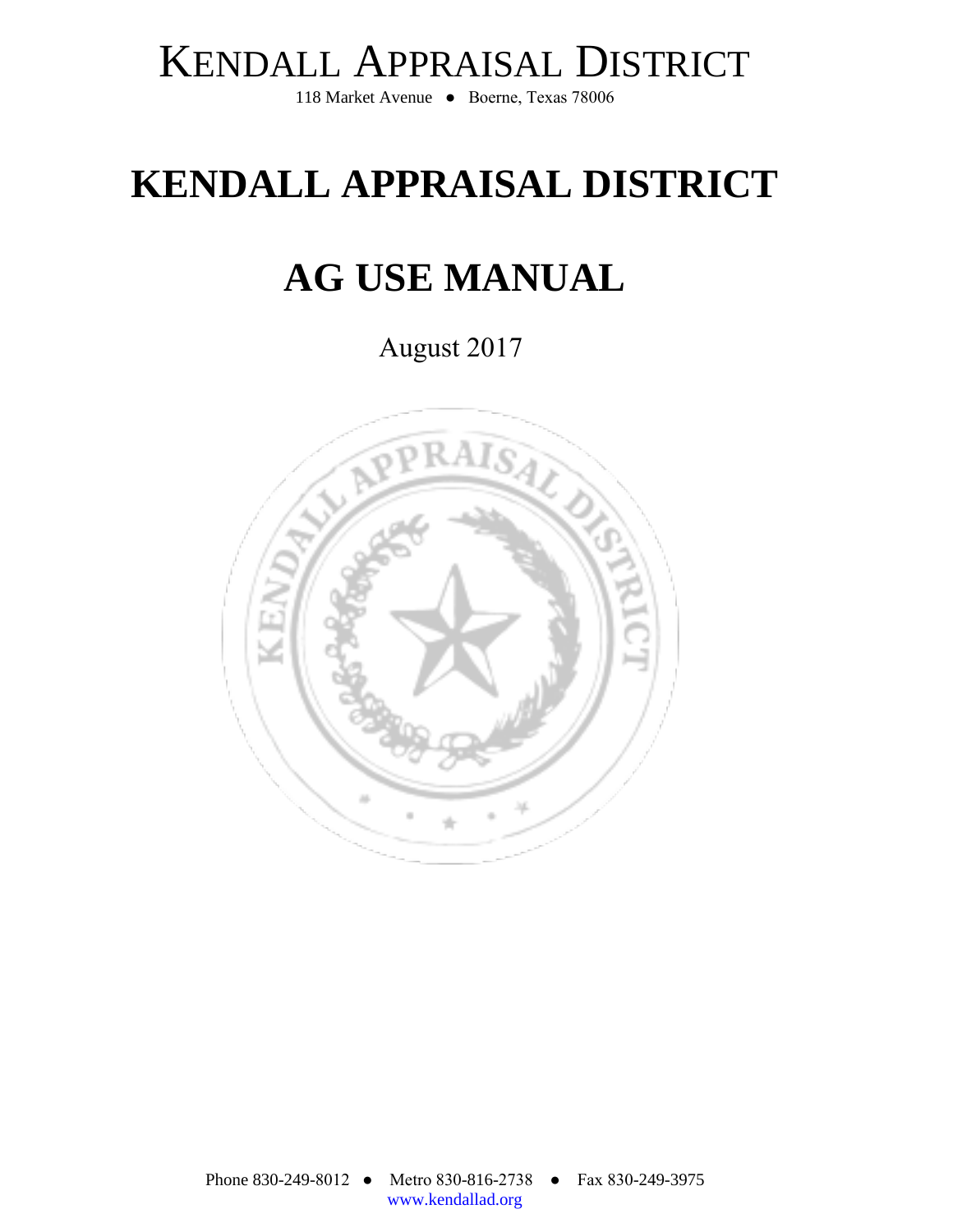## **QUALIFICATION OF LAND UNDER SECTION 1‐D‐1 (OPEN‐SPACE)**

The Texas Constitution permits special agricultural appraisal only if land and its owner meet specific requirements defining farm and ranch use. Land will not qualify simply because it is rural or has some connection with agriculture. Casual uses do not constitute agriculture, for example a home vegetable garden. This not considered an agricultural enterprise.

Section 23.51 of the Property Tax Code defines agricultural open space land as "….being currently devoted principally to agricultural use to the degree of intensity generally accepted in the area".

Agricultural use includes but is not limited to the following activities: cultivating the soil, producing crops for human food, animal feed, planting seed, or for the production of fibers; floriculture, viticulture, and horticulture; raising or keeping livestock; raising or keeping exotic animals for the production of human food or of fiber, leather, pelts, or other tangible products having a commercial value; planting cover crops or leaving land idle for the purpose of participating in a governmental program, provided the land is not used for residential purposes or a purpose inconsistent with agricultural use; and planting cover crops or leaving land idle in conjunction with normal crop or livestock rotation procedure. The term also includes the use of land to produce or harvest logs and posts for the use in constructing or repairing fences, pens, barns, or other agricultural improvements on adjacent qualified open‐space land having the same owner and devoted to a different agricultural use.

The land must be currently devoted PRINCIPALLY to agricultural use.

The land must be devoted to an agricultural use to a degree of intensity that is typical in an area but is not abusive to the land or the vegetation. Overgrazing and abuse of a tract of land not meeting the typically accepted land stewardship practices will lead to a review of the 1‐d‐1 classification and that classification may be removed at the discretion of the Chief Appraiser.

The land must have been used PRINCIPALLY for agriculture or timber production for any five of the preceding seven years. Land within the boundaries of a city must have been devoted PRINCIPALLY to agriculture use continuously for the preceding five years.

The owner must file a valid application form in a timely manner.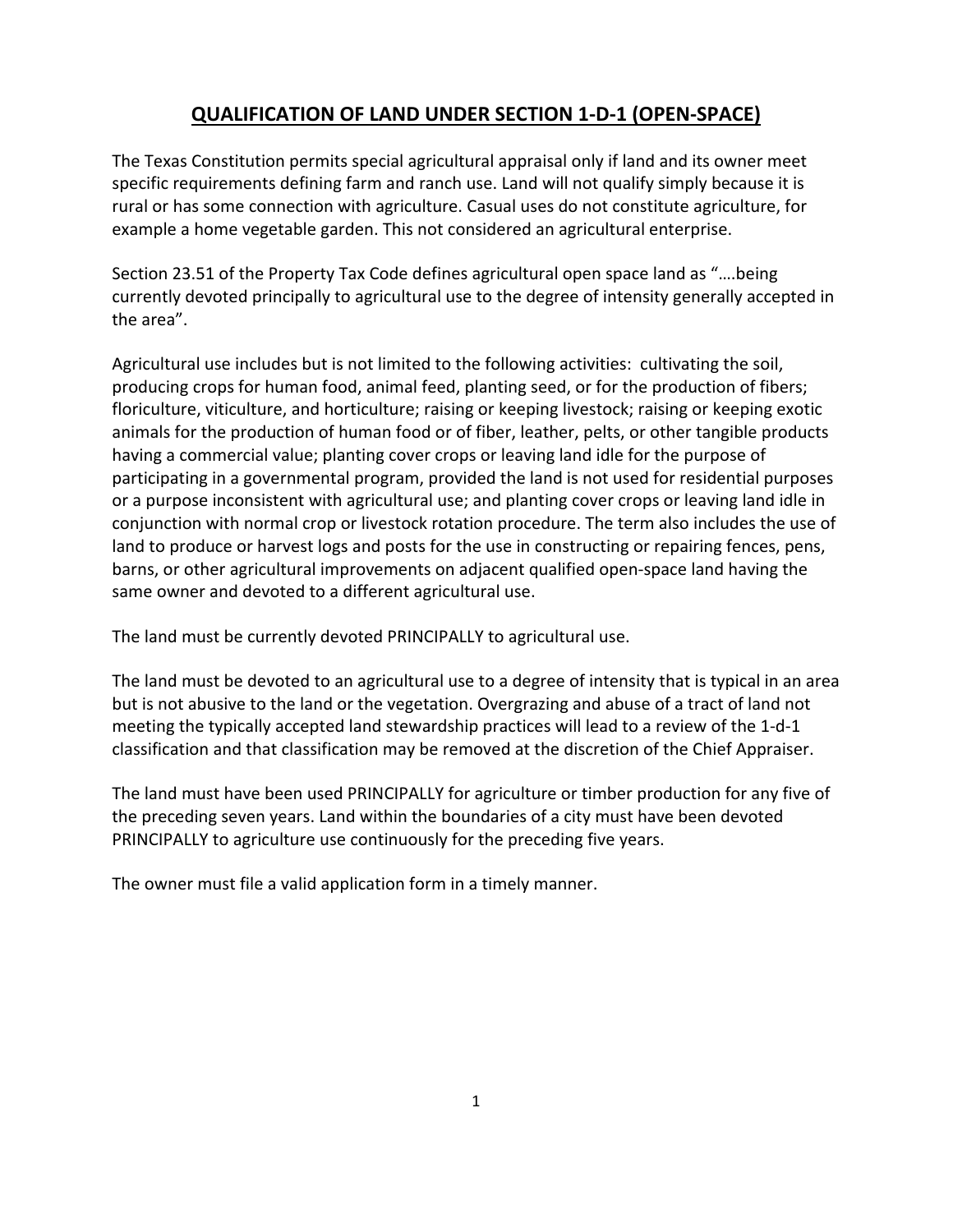#### **CURRENT DEVOTION TO AGRICULTURAL USE**

The term "currently devoted", as applied here, means that the land must qualify on January 1. In the event that agricultural use is not evident on January1, the Chief Appraiser should grant productivity valuation if the owner can show evidence that the land will be put into agricultural use and that agriculture will be the primary use for the majority of the calendar year.

#### **DEGREE OF INTENSITY**

The degree of intensity will vary according to the type of agricultural enterprise and with the natural resources of an area. Kendall County has four major soil series and 19 soil types. The series and soil type play a significant role in determining an area's agricultural production capability. Such things as soil depth, soil texture and soil structure all play an integral part in the amount of forage produced and therefore the amount of vegetation that should be utilized. Stewardship can be defined as the wise use of a natural resource. Stewardship of the land is a must for all agricultural operations. Land abuse is unacceptable and can result in the land losing the 1‐d‐1 classification. Listed below are some common uses for 1‐d‐1 land and the requirements for each.

- 1. Cow/calf ‐ The operators of cow/calf enterprise are in the business of raising beef for sale to either processors or other operators as breeding stock. Typical operations in Kendall County include 2 cows of breeding age and are bred annually either through natural breeding or artificial insemination. Typically, 10 acres are required to support this operation.
- 2. Stocker/feeder ‐ The raising of calves for processor or feedlots. Typical for Kendall County is a minimum of 3 calves and 10 acres.
- 3. Sheep ‐ The raising of sheep for meat, wool, or breeding stock. A typical operation is 6 ewes and 1 ram on 10 acres.
- 4. Goats The raising of goats for meat, fiber, breeding stock or possibly milk and other dairy products. A typical operation is 6 does and 1 buck with minimum of 10 acres.
- 5. Horses/donkeys/mules Typical operations include at least 3 mature mares and may or may not include a male animal. Typically for Kendall County a minimum of 10 acres is required.
- 6. Exotics An exotic operation raises a species of game not indigenous to Texas. This can include both mammals and fowl. The goal is to produce meat, leather, feather, oils or other specialty products. Also, as with breeding enterprises breeding stock may be produced. These operations typically require a seven‐ to eight‐foot‐high perimeter fence made of wire mesh and a minimum of 10 acres.
- 7. Apiculture (Bee Keeping) The raising of bees for pollination or the production of human food. The state requirements are not less than 5 acres or more than 20 acres. Management practices include hives of the type used in a commercial operation, an adequate water supply and adequate equipment such as protective clothing, smoker, honey filters and other processing equipment. In accordance with the Texas Agricultural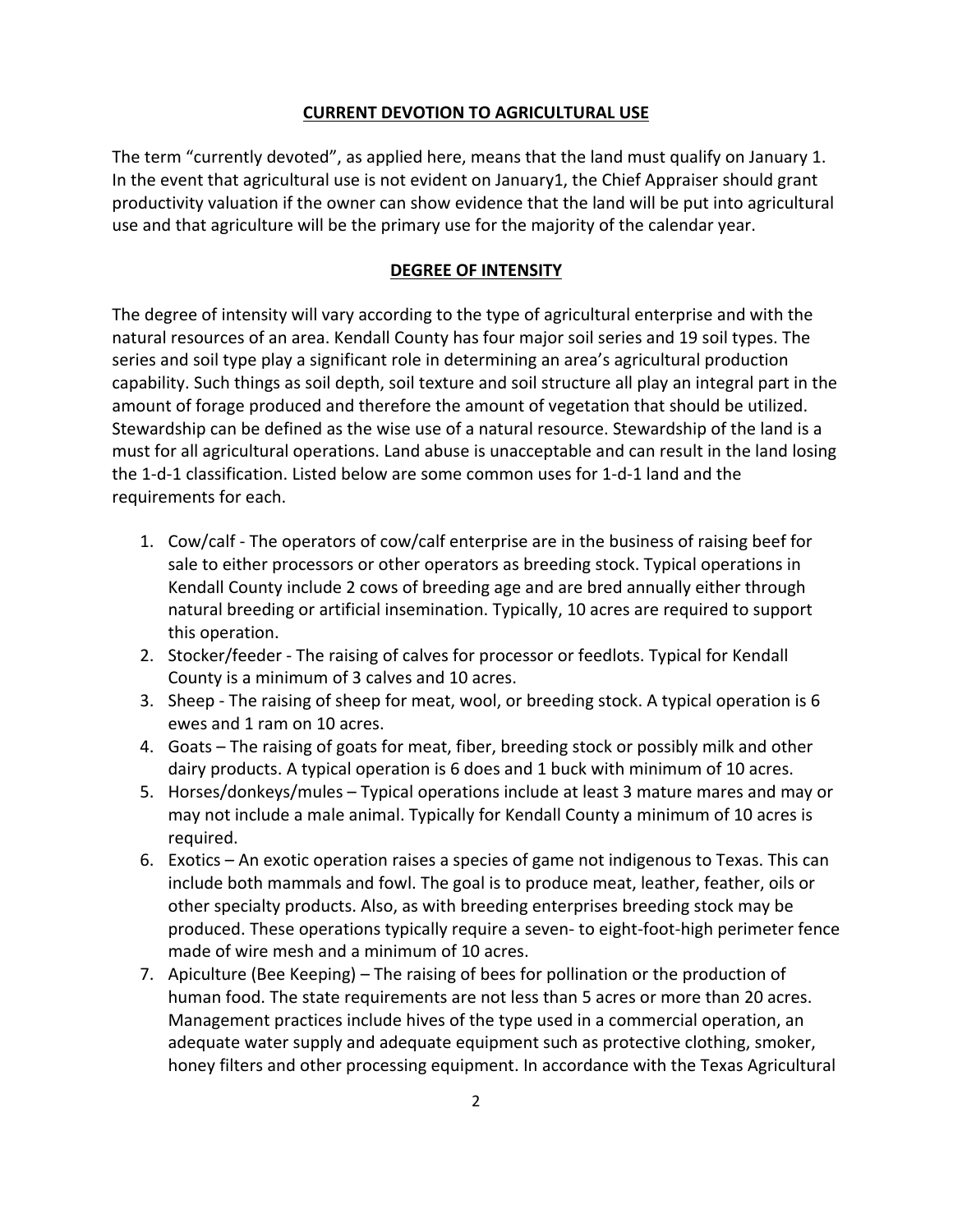Code Sec. 131.001 the minimum number of hives will be six (6). The productive value of the average hive in Texas is 74 pounds annually with a value of \$3.78 per pound yielding \$279.92. The average expense per hive is \$60.00 which gives an average of \$219.72 per hive. The total profit from six (6) hives would be \$1318.32 or \$253.66 per acre on a fiveacre parcel.

- 8. Wildlife Management This is the latest major change for 1‐d‐1 land. This is actively using the open space land in order to propagate a sustainable breeding, migrating or wintering population of indigenous wild animals or birds. The operator must practice a minimum of three approved practices:
	- Habitat control

Erosion control

Predator control

Providing supplemental supplies of water

Providing supplemental supplies of food

Providing shelters

Making census counts to determine population.

## **TIME PERIOD**

State law requires that the land must have been used for FIVE OUT OF THE SEVEN PREVIOUS YEARS FOR AGRICULTURAL PRODUCTION. As long as agriculture was the principle use in the preceding years the land qualifies even if the use did not meet the degree of intensity requirements in all of those years.

## **ANIMAL UNIT EQUIVALENCY CHART**

| <b>ANIMAL TYPE</b>            | <b>ANIMAL UNIT</b> |
|-------------------------------|--------------------|
| Cow or cow/calf               | 1.00 AU            |
| Mature Bull                   | $1.25 \text{ AU}$  |
| Weaned calf                   | .60 AU             |
| Horse/donkey/mule             | 1.25 AU            |
| Ewe                           | .20 AU             |
| Doe (goat)                    | .17 AU             |
| Axis, Fallow, Mouflon, Aoudad | .20 AU             |
| <b>Blackbuck antelope</b>     | .11 AU             |
| Sika                          | .14 AU             |
| Alpacas                       | .20 AU             |
| Whitetail deer                | .10 Au             |

An animal unit (AU) is considered a 1000‐pound cow and has been the basis for calculating stocking rates and comparing forage requirements for various animals.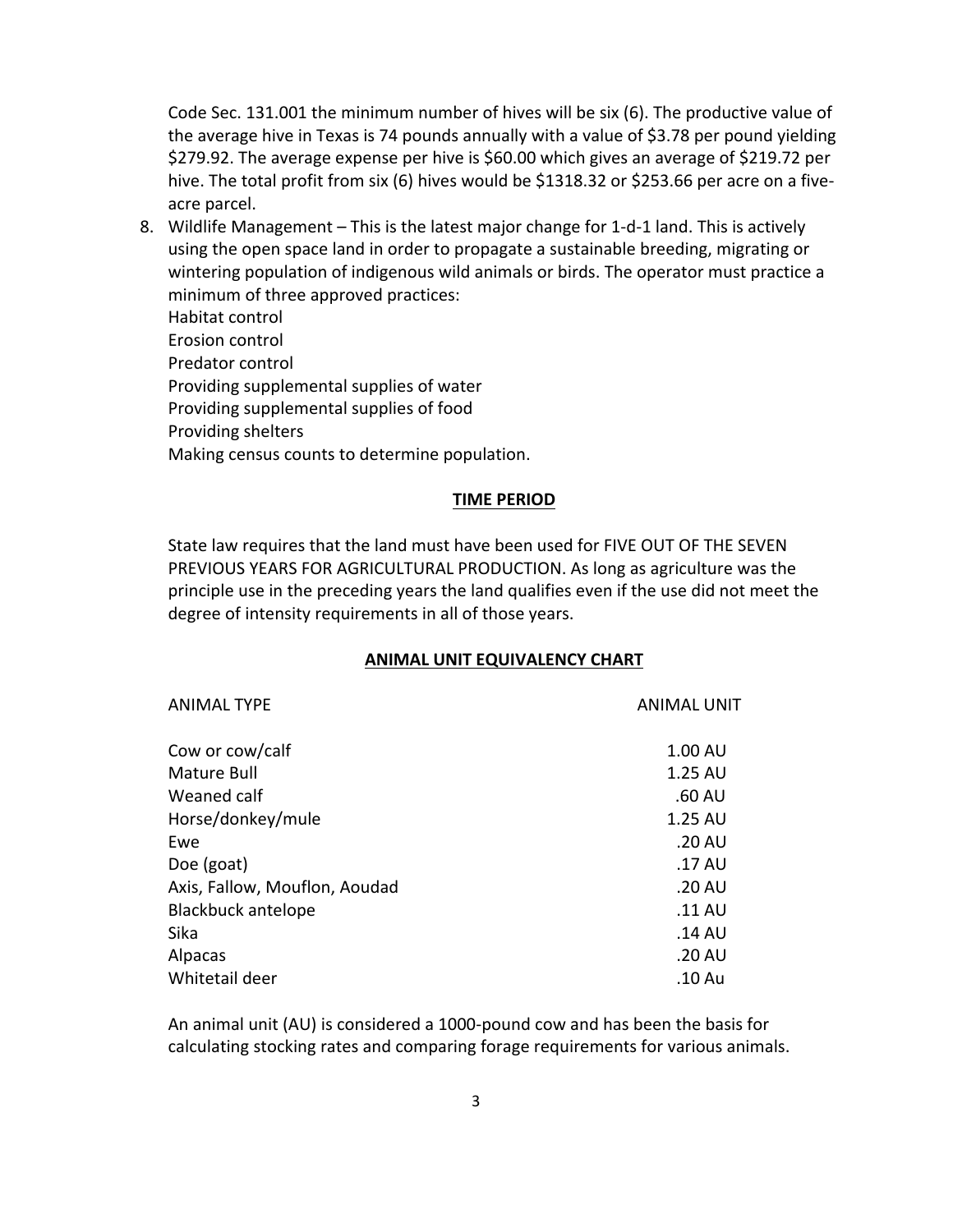### **STOCKING RATIOS**

Stocking ratios are listed for years of average rainfall and weather conditions. These ratios should always be adjusted for climatic conditions.

Improved Grass Range….1 AU per 5 acres

IGR class is rangeland and old farmland that has been planted with improved grasses such as coastal Bermuda or Klein grass. These pastures are usually fertilized and can either be used for hay production or grazing. They are relatively level with deep soils and are well drained.

#### Native Range I….1 AU per 10 acres

NR1 is covered mainly in native grasses such as Bluestem, side oats grama, etc. Included in this class are old, improved pastures and tillable land that have gone back to native grasses. This classification is relatively level to gently sloping with good to moderate soils and very little invading species of plants.

Native Range II….1 AU per 25 acres

NR2 is covered in native grasses with some light to moderate invasion of brush such as ash and juniper (cedar). This class has a rolling to sloped terrain and is moderately rocky.

Native Range III (oak)….1AU per 35 acres NR3 is covered in native grasses with moderate to heavy brush infestation (Shin oak) and moderate to steep slopes and is usually rocky.

Native Range III (cedar)….1 AU per 50 acres NR3 is covered in native grasses with moderate to heavy brush infestation (cedar) and moderate to steep slopes usually rocky.

### **ADDITIONAL GRAZING REQUIREMENTS**

Livestock operations: Grazing land must be completely enclosed by a perimeter fence substantial enough to contain livestock. A typical fence is mesh fence with 2 barbed wires over the top or 6 strands of barbed wire. The exception to this is with horses, smooth wire or cable twist is used. Electric fencing is acceptable only if installed on a permanent basis.

Exotic game operations: Must be completely fenced by a perimeter fence substantial enough to contain the exotic animals being raised. A typical game fence is mesh 7 to 8 feet tall.

Wildlife management: This depends on the type of wildlife being managed.